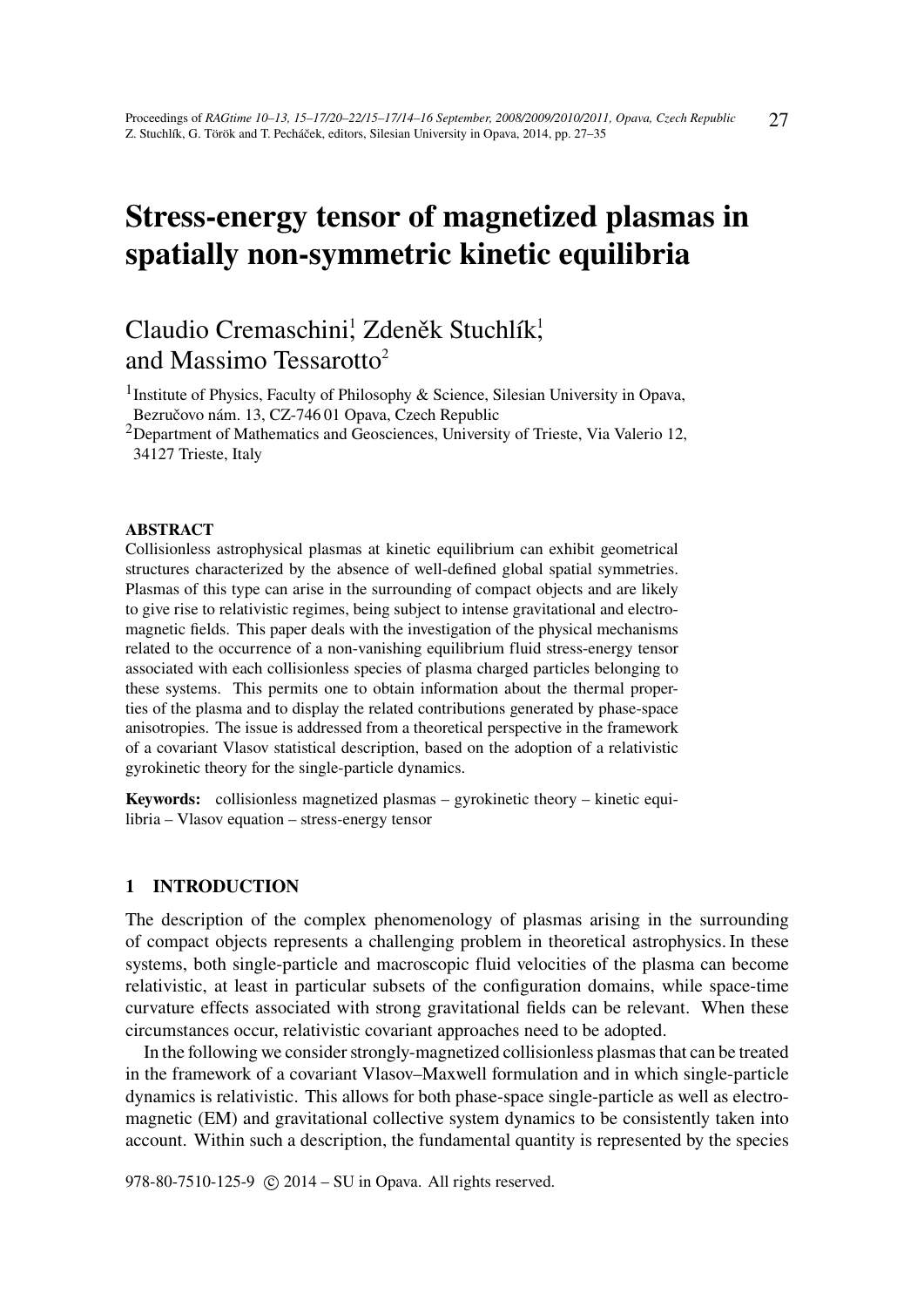kinetic distribution function (KDF)  $f_s$ , where  $s$  is the species index, whose dynamical evolution is determined by the Vlasov equation.

Astrophysical magnetized plasmas can generate kinetic plasma regimes which persist for long times (with respect to the observer and/or plasma characteristic times), despite the presence of macroscopic time-varying phenomena of various origin, such as flows, non-uniform gravitational/EM fields and EM radiation, possibly including that arising from single-particle radiation-reaction processes (Hazeltine and Mahajan, 2004; Cremaschini and Tessarotto, 2011). For collisionless plasmas, these states might actually correspond to some kind of kinetic equilibrium which characterizes the species KDFs. This is realized when the latter distributions are all assumed to be functions only of the single-particle adiabatic invariants. Therefore, in this sense kinetic equilibria may arise also in physical scenarios in which macroscopic fluid fields (e.g. fluid stress-energy tensor) and/or the EM field might be time dependent when observed from an observer reference frame.

For non-relativistic axisymmetric systems, the subject was treated in Cremaschini et al. (2010, 2011); Cremaschini and Stuchlík (2013); Cremaschini et al. (2013b), where kinetic equilibria were investigated for collisionless magnetized plasmas subject to stationary or quasi-stationary EM and gravitational fields. A number of peculiar physical properties have been pointed out in this reference, which range from quasi-neutrality, the self-generation of equilibrium EM fields and the production of macroscopic azimuthal and poloidal flow velocities, together with the occurrence of temperature and pressure anisotropies. Further interesting developments concern, however, a more general physical setting in which some of the relevant symmetry properties characteristic of the equilibria indicated above, may be in part lost. These include both spatially non-symmetric kinetic equilibria in which energy is conserved (Cremaschini and Tessarotto, 2013) as well as energy-independent kinetic equilibria (Cremaschini et al., 2013a) in which a continuous spatial symmetry of some kind still survives.

Extension of these results to relativistic plasmas of the type indicated above has been established in recent contributions (Cremaschini et al., 2014b,a). In particular, in Cremaschini et al. (2014b) kinetic equilibria of relativistic collisionless plasmas in the presence of non-stationary EM fields have been addressed, while Cremaschini et al. (2014a) dealt with the covariant formulation of spatially non-symmetric kinetic equilibria in magnetized plasmas and the determination of the physical mechanisms responsible for the occurrence of a non-vanishing 4-flow. This concerns systems characterized by non-axisymmetric morphologies as far as the behaviour of both the EM and fluid fields is concerned, while the background gravitational field can still be allowed to exhibit space-time symmetries of some kind (e.g. to be defined with respect to the distant observer coordinate system).

In both these cases, the theory has required the development of a systematic nonperturbative formulation of covariant gyrokinetic theory (Beklemishev and Tessarotto, 1999, 2004) for the appropriate Lagrangian variational description of single-particle dynamics in relativistic plasma regimes. The GK theory in fact provides the appropriate framework for the determination of exact and adiabatic phase-space particle conservation laws. In particular, the novel GK theory presented in Cremaschini et al. (2014b,a) permits one to identify a non-perturbative representation of the particle magnetic moment, which is shown to be conserved even when global space-time symmetries may be absent. In addition, in Cremaschini et al. (2014a) a perturbative representation of the exact GK theory has been developed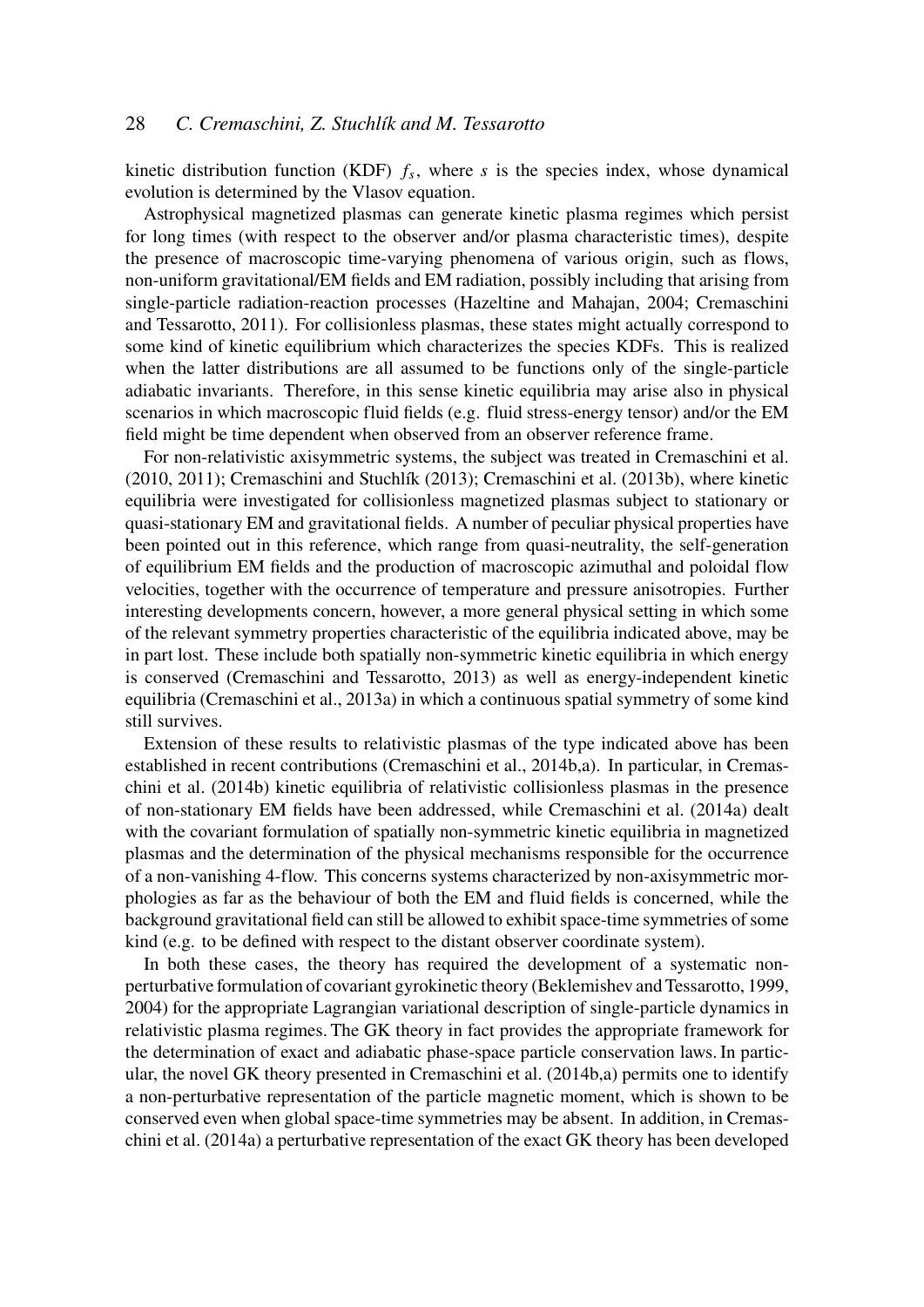based on the so-called Larmor-radius expansion, allowing the magnetic moment to be evaluated asymptotically as an adiabatic invariant with prescribed accuracy and the higher-order Larmor-radius corrections to its expression to be consistently determined.

The adiabatic conservation of the single-particle magnetic moment is a distinctive feature of collisionless magnetized plasmas. Indeed, for both relativistic and non-relativistic systems, the magnetic moment is the primary source of temperature anisotropy, while for spatially non-symmetric configurations it is essential in order to generate macroscopic plasma flows along both the parallel and perpendicular directions with respect to the local magnetic field.

Based on these premises and extending the research pursued in Cremaschini et al. (2014a), the purpose of the present work is to investigate the physical mechanisms which determine the properties of the equilibrium fluid stress-energy tensor  $T^{\mu\nu}$  associated with relativistic collisionless plasmas in spatially non-symmetric configurations. This provides the correct equilibrium fluid closure condition for these systems, which carries information about the thermal properties of the plasma and the different contributions generated by phase-space anisotropies. The issue is addressed from a theoretical perspective in the framework of a covariant Vlasov statistical description of magnetized plasmas, based on the adoption of the covariant GK theory for the single-particle dynamics earlier developed. In particular, the main goals of the study are as follows:

(1) To summarize the main features of the GK theory and provide the perturbative representation of the relativistic magnetic moment.

(2) To outline the method for the construction of kinetic equilibria, providing an explicit representation of the species KDF in the form of a generalized Gaussian distribution.

(3) To calculate the expression of the stress-energy tensor and to show that this is generally non-isotropic. It is pointed out that this feature arises primarily from the conservation of the magnetic moment carried by the equilibrium KDF. The asymptotic expression of the magnetic moment correct up to first order in the Larmor-radius expansion is adopted for this task, which permits an analytical estimate of the corresponding distinctive contributions to the stress-energy tensor.

# 2 NON-PERTURBATIVE GK THEORY

In this section we summarize the main results concerning the non-perturbative formulation of the covariant GK theory, treating particles as point-like having specific charge  $q \equiv$  $Ze/M_0c^2$ , with  $M_0$  being the mass of the species component particles, and moving in a prescribed background metric tensor  $g_{\mu\nu}$  (*r*) and EM 4-potential  $A_{\mu}$ . The GK theory is obtained by introducing an extended phase-state transformation of the form

$$
\mathbf{x} \equiv (r^{\mu}, u^{\mu}) \leftrightarrow \mathbf{z}' \equiv (\mathbf{y}', \phi') \tag{1}
$$

where  $\phi'$  is the gyrophase angle, z' is the GK state and y' is a suitable 7-component vector. The GK state  $z'$  is constructed in such a way that its equations of motion are gyrophase independent, namely  $d\mathbf{z}'/ds \equiv \mathbf{F}(\mathbf{y}', s)$ , where **F** is a suitable vector field. A non-perturbative covariant GK theory is established by introducing the extended local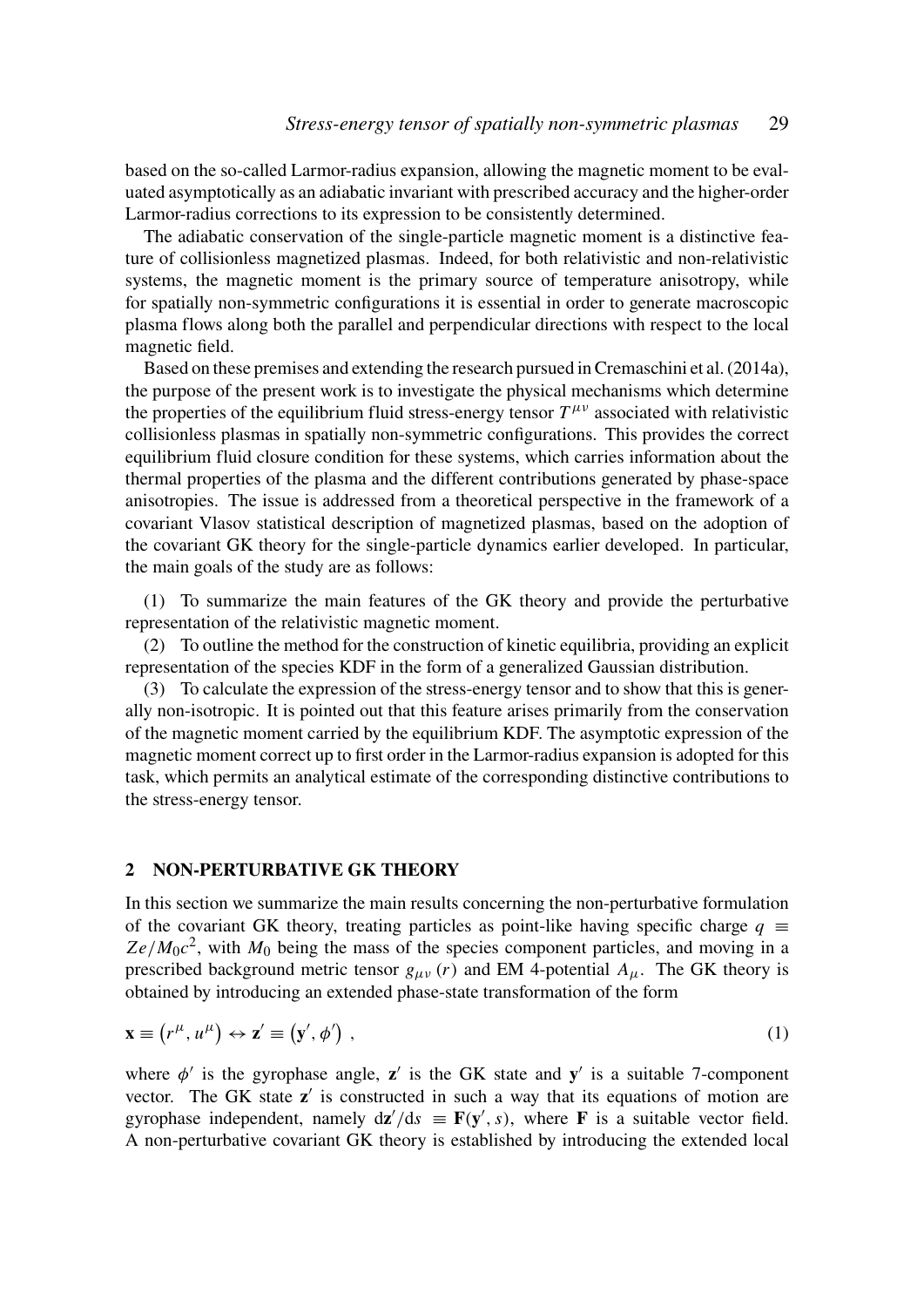transformation of the type

$$
r^{\mu} = r^{\prime \mu} + \rho_1^{\prime \mu}, \tag{2}
$$
  

$$
u^{\mu} = u^{\prime \mu} \oplus v_1^{\prime \mu}, \tag{3}
$$

denoted as extended guiding-center transformation, where  $\rho_1^{\prime \mu} = \rho_1^{\prime \mu}$  $v_1^{'\mu}$  ( $r'^{\mu}$ ,  $u'^{\mu}$ ) and  $v_1^{'\mu}$  =  $v_1^{\prime \mu}$  $T_1^{\prime\mu}$  ( $r^{\prime\mu}$ ,  $u^{\prime\mu}$ ) are suitably prescribed in terms of ( $r^{\prime\mu}$ ,  $u^{\prime\mu}$ ). Here  $r^{\prime\mu}$  is the guiding-center position 4-vector, with primed quantities denoting dynamical variables which are evaluated at  $r'^\mu$ . Thus,  $\rho'^\mu_1$  $\frac{1}{1}$  is referred to as the relativistic Larmor 4-vector, while both  $u^{\mu}$  and  $u^{\prime \mu}$  are by construction 4-velocities, so that  $u^{\mu}u_{\mu} = u'^{\mu}u'_{\mu} = 1$ , with  $\oplus$  denoting the relativistic 4-velocity composition law. Notice that by construction  $u_1^{\prime \mu} \equiv u^{\prime \mu} \oplus v_1^{\prime \mu}$  $i_1^{\prime \mu}$  is necessarily a 4-velocity, although  $v_1^{\prime \mu}$  $\int_1^\mu$  is not necessarily so.

The guiding-center transformation (2) and (3) are required to fulfil the equation

$$
\frac{\mathrm{d}}{\mathrm{d}s}\left(r^{\prime\mu}+\rho_1^{\prime\mu}\right) = u^{\prime\mu}\oplus v_1^{\prime\mu},\tag{4}
$$

which relates the transformed physical velocity to the rate of change of the displacement vector  $r'^{\mu} + \rho'^{\mu}_1$  $\int_{1}^{\prime \mu}$ .

The 4-velocity  $u'^{\mu}$  is projected along the EM-tetrad of unit 4-vectors  $(a'^{\mu}, b'^{\mu}, c'^{\mu}, d'^{\mu})$ evaluated at the guiding-center position (guiding-center EM-tetrad, see Cremaschini et al. (2014a)), yielding the representation

$$
u'^{\mu} \equiv u'_0 a'^{\mu} + u'_{\parallel} b'^{\mu} + w' \big[ c'^{\mu} \cos \phi' + d'^{\mu} \sin \phi' \big], \tag{5}
$$

where  $u'_0 = \sqrt{1 + u'^2 + w'^2}$ . The derivation of the GK equations of motion and of the related conservation laws follow standard procedures in the framework of variational Lagrangian approach. In particular, provided the two transformations  $(1)$ ,  $(2)$  and  $(3)$  actually exist, i.e. are invertible, one obtains the following expression for the non-perturbative representation of the particle magnetic moment *m'*:

$$
m' = \left\langle \frac{\partial \rho_1^{\prime \mu}}{\partial \phi'} \left[ \left( u'_\mu \oplus v'_{1\mu} \right) + q A_\mu \right] \right\rangle_{\phi'}, \tag{6}
$$

which is by construction a 4-scalar.

#### 3 PERTURBATIVE GK THEORY

The perturbative GK theory is obtained by introducing a perturbative method based on the introduction of the dimensionless Larmor-radius parameter, namely the frame-invariant ratio  $\varepsilon \equiv r_L/L \ll 1$ , to be considered as an infinitesimal. Here  $r_L$  is the Larmor-radius 4vector, while *L* is a suitable characteristic invariant length of the system. Then we introduce the assumption that both  $\rho_1^{\prime \mu}$  $v_1^{\prime \mu}$  and  $v_1^{\prime \mu}$  $\frac{7\mu}{1}$  are considered as infinitesimals and are represented in terms of the power series

$$
\varepsilon \rho_1^{'\mu} = \varepsilon r_1^{'\mu} + \varepsilon^2 r_2^{'\mu} + \cdots, \tag{7}
$$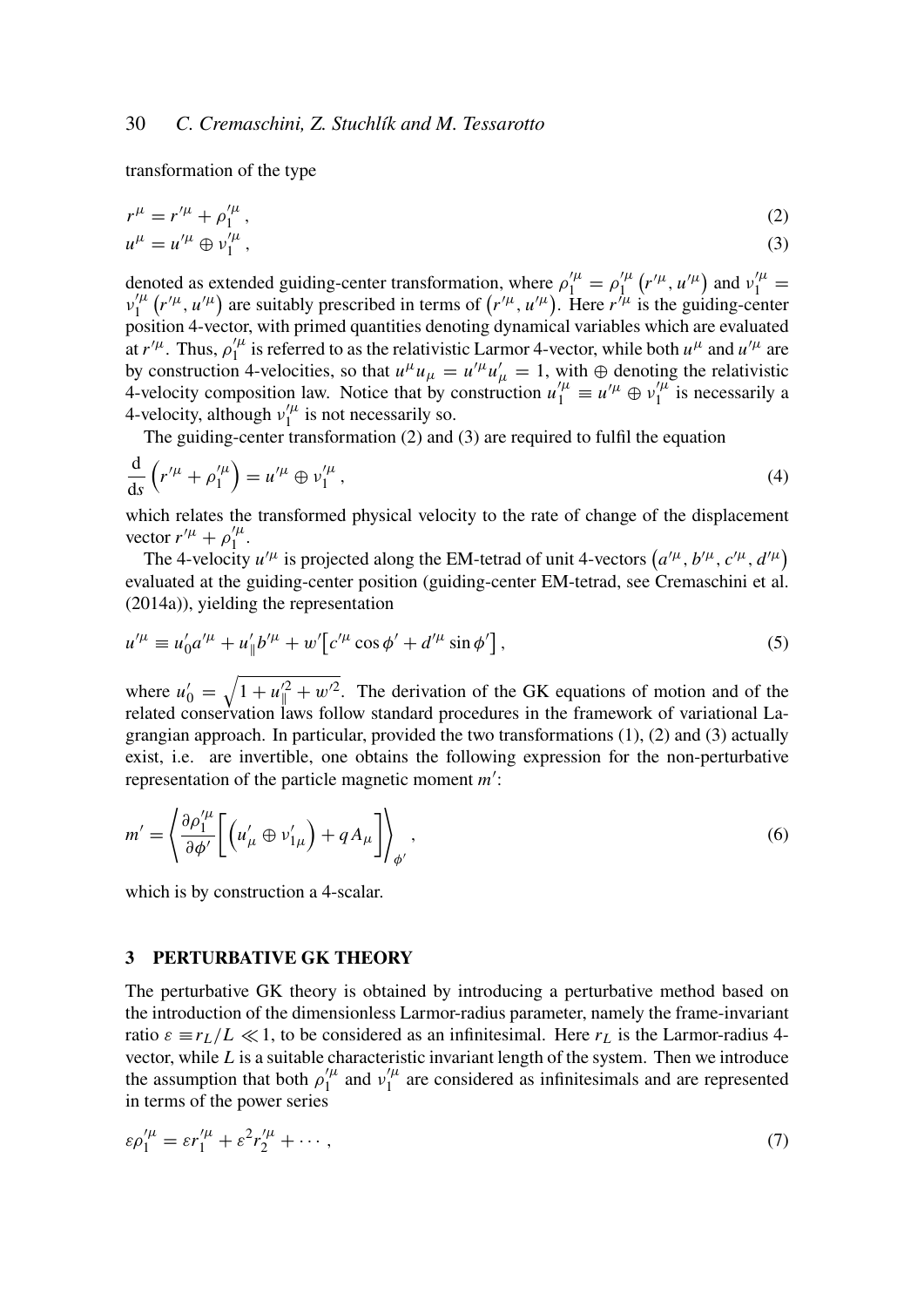$$
\varepsilon \nu_1^{\prime \mu} = \varepsilon \nu_1^{\prime \mu} + \varepsilon^2 \nu_2^{\prime \mu} + \cdots \tag{8}
$$

Similarly, the 4-vector potential is Taylor-expanded in  $\varepsilon$  around the guiding-center position  $r^{\prime\mu}$ . Then, introducing these expressions in the GK Lagrangian differential form and evaluating its gyrophase average yields the following perturbative representation for the particle magnetic moment *m'*:

$$
m' = \mu' + \varepsilon \mu'_1 + O(\varepsilon^2). \tag{9}
$$

In detail, here  $\mu'$  is the leading-order contribution given by

$$
\mu' = \frac{w'^2}{2qH'},\tag{10}
$$

where  $H'$  is the magnetic field strength in the EM-tetrad reference frame. Furthermore,  $\mu'_1$ is the first-order contribution, which can be written in compact form as

$$
\mu'_{1} = \mu' \left( u'_{0} \Delta'_{u'_{0}} (r') + u'_{\parallel} \Delta'_{u'_{\parallel}} (r') \right) + \mu' w' \Delta'_{w'} (r') , \qquad (11)
$$

where the 4-scalar coefficients  $\Delta'_{u_0}(r')$ ,  $\Delta'_{u_1}(r')$  and  $\Delta'_{w'}(r')$  are only position-dependent. We omit to calculate here their precise expression as this is not needed for the subsequent developments.

Some important features must be pointed out regarding the asymptotic representation of the magnetic moment given above:

(1) The contribution  $\mu'_1$  is linearly proportional to the leading-order magnetic moment  $\mu'$ .

(2) Provided  $\Delta'_{u'_0}(r')$  and  $\Delta'_{u'_\parallel}(r')$  are non-zero, the first-order magnetic moment  $\mu'_1$ contains linear velocity dependences in terms of  $u'_0$  and  $u'_\parallel$ .

(3) The contribution proportional to  $u'_0$  is an intrinsically-relativistic effect since  $u'_0$  is related to the other components of the 4-velocity by means of a square-root dependence. Concerning the dependences in terms of  $u'_{\parallel}$ , we notice that besides the linear one, there is an additional intrinsically relativistic one appearing through  $u'_0$ .

### 4 RELATIVISTIC KINETIC EQUILIBRIA

In this section the construction of relativistic spatially non-symmetric kinetic equilibria for collisionless plasmas in curved space-time is considered. To reach the target, the method of invariants is implemented, which consists in expressing the species KDF in terms of exact or adiabatic single-particle invariants. In the present case the latter is identified with the set  $(P_0, m')$ , where  $P_0$  is the conserved momentum conjugate to the ignorable time coordinate, as it follows from the stationarity condition. Therefore one can always represent the species equilibrium KDF in the form  $f_s = f_{*s}$ , with

$$
f_{\ast s} = f_{\ast s} \Big( \big( P_0, m' \big), \Lambda_{\ast} \Big) \tag{12}
$$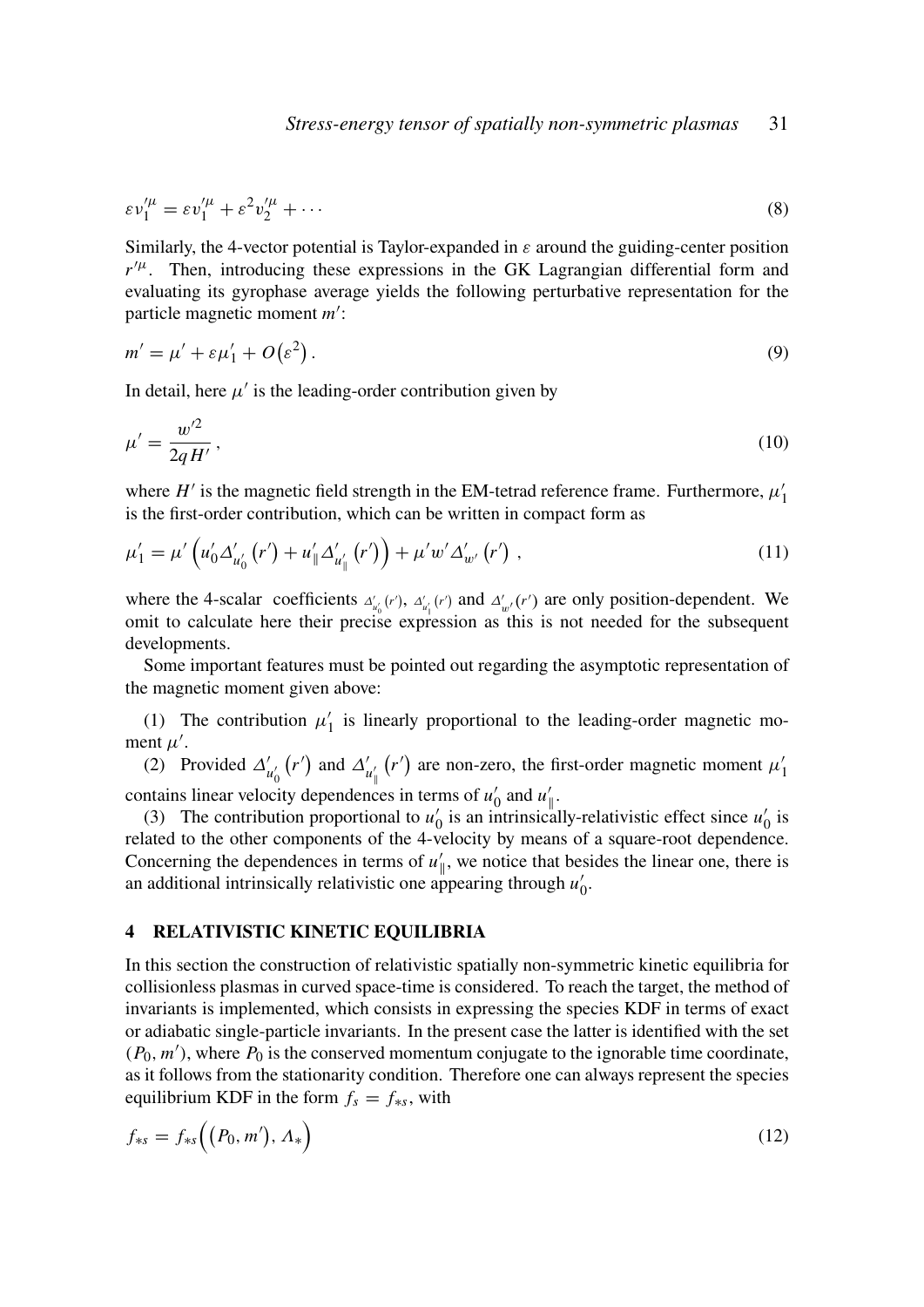# 32 *C. Cremaschini, Z. Stuchlík and M. Tessarotto*

being a smooth strictly-positive function of the particle invariants only which is sum-able in velocity-space. Concerning the notation, in Eq.  $(12)$   $(P_0, m')$  denote explicit functional dependences, while  $\Lambda_*$  denotes the so-called structure functions (Cremaschini et al., 2011), namely functions suitably related to the observable velocity moments of the KDF. In the following for simplicity the particular choice  $\Lambda_* =$  const is adopted. Notice that in the following, for simplicity of notation but without possible misunderstandings, we omit to indicate the index *s* in the set of structure functions entering each species KDF.

For the sake of illustration, we consider here a specific realization of each species KDF *f*∗*<sup>s</sup>* in terms of a generalized Gaussian distribution. To this aim, we denote with  $P_{\mu} = (u_{\mu} + q A_{\mu})$  the particle generalized 4-momentum in the observer (laboratory) frame which is characterized by the co-moving 4-velocity  $U^{\mu}$ , so that in this frame one has simply  $U^{\mu} = (1, 0, 0, 0)$ . As a consequence, in the observer frame  $P_{\mu}U^{\mu} = P_0$  (rest energy), which is a conserved 4-scalar by assumption. Therefore, it follows that *f*∗*<sup>s</sup>* can be identified with the 4-scalar

$$
f_{M*s} = \beta_* e^{-P_\mu U^\mu \gamma_* - m'\alpha_*} \,,\tag{13}
$$

where the structure functions are represented by the set of 4-scalars fields  $\{\Lambda_*\}$   $\equiv$  ${\{\beta_{*,}, \gamma_{*,}, \alpha_{*}\}}$ . From the physical point of view, here  $\beta_{*}$  is related to the plasma 4-flow, or equivalently the plasma number density when measured in the fluid co-moving frame, while  $\gamma_*$  and  $\alpha_*$  are related to the temperature anisotropy. We stress that the representation of the KDF in Eq. (13) is still exact, in the sense that no asymptotic approximations have been introduced there, so that the magnetic moment  $m'$  in the exponential factor must be given by its non-perturbative representation by Eq. (6).

In order to determine explicitly the 4-velocity moments of *fM*∗*<sup>s</sup>* , the magnetic moment *m*<sup>'</sup> must be preliminarily evaluated at the actual particle position by means of an inverse guiding-center transformation. When the latter is applied to the perturbative representation of  $m'$  given by Eq. (9), this leads, with the same accuracy, the following expression for the magnetic moment *m*:

$$
m = \mu + \varepsilon \mu_1 + \varepsilon \delta_{(\mu)} \,. \tag{14}
$$

Here  $\mu \equiv w^2/2qH$  is the leading-order contribution,  $\mu_1$  is the first-order term which coincides with that in Eq. (11) when evaluated at the particle position, while the  $O(\varepsilon)$ correction  $\delta_{(\mu)} = \delta_{(\mu)}(r, u_{\parallel}, \mu, \phi)$  contains explicit gyrophase dependences and originates from the inverse guiding-center transformation applied to  $\mu'$ . Finally, in terms of Eq. (14) and neglecting second-order corrections in  $\varepsilon$ , the equilibrium species KDF (13) becomes

$$
f_{M*s} = \beta_* e^{-P_{\mu R} U_R^{\mu}(r) \gamma_* - \mu \alpha_*} \left[ 1 - \left( \varepsilon \mu_1 + \varepsilon \delta_{(\mu)} \right) \alpha_* \right],
$$
\n(15)

where all quantities are represented in the EM-tetrad with origin at the actual particle position. Thus,  $P_{\mu R}$  is the canonical momentum and  $U_R^{\mu}$  $R(R$ <sup> $\mu$ </sup> (*r*) the 4-velocity corresponding to  $U^{\mu}$ , both expressed in the same EM-reference frame.

#### 5 THE STRESS-ENERGY TENSOR

As shown in Cremaschini et al. (2014a), the phase-space functional dependences contained in the KDF *fM*∗*<sup>s</sup>* given by Eq. (15) give rise to corresponding fluid equilibria characterized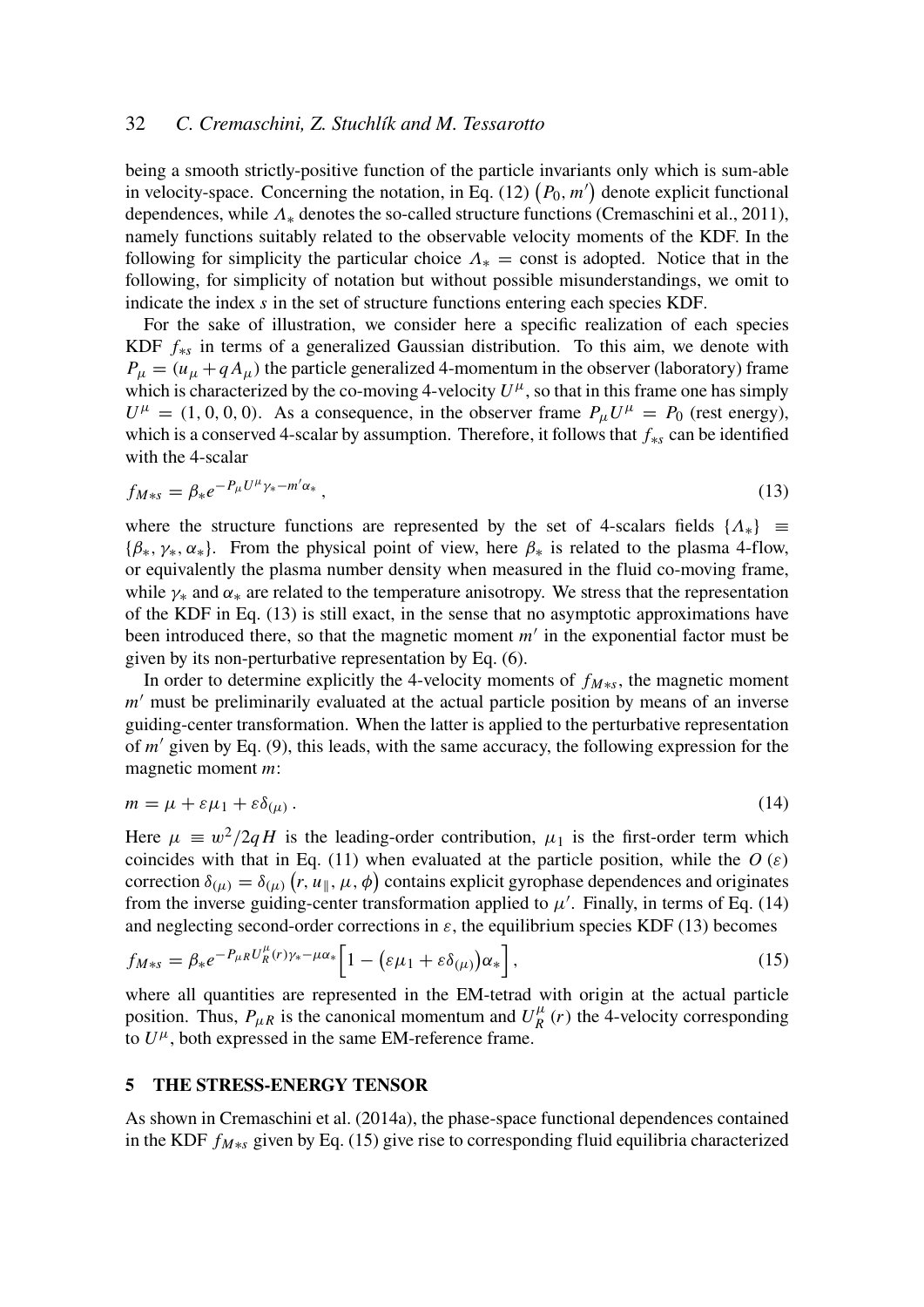by non-uniform 4-flows  $N^{\mu}$  (*r*). In this section we consider another velocity-moment of the KDF. In particular we investigate the form of the fluid stress-energy tensor  $T^{\mu\nu}(r)$ , in order to prove that this is generally non-isotropic and to identify the different phase-space contributions that determine its form.

In detail, the plasma stress-energy tensor  $T^{\mu\nu}(r)$  is defined as

$$
T^{\mu\nu}(r) = \sum_{s} T^{\mu\nu}_{s} \,,\tag{16}
$$

where  $T_s^{\mu\nu}$  denotes the generic species stress-energy tensor given by the 4-velocity integral

$$
T_s^{\mu\nu}(r) = 2M_o c^2 \int \sqrt{-g} \, d^4 u \, \Theta\!\left(u^0\right) \delta\left(u^\mu u_\mu - 1\right) u^\mu u^\nu f_{M*s} \,. \tag{17}
$$

In the previous expression the Dirac-delta takes into account the kinematic constraint for the 4-velocity when performing the integration, while <sup>√</sup> −*g* is the square-root of the determinant of the background metric tensor. Invoking the EM-tetrad representation for the 4-velocity, the integral can be reduced to

$$
T_s^{\mu\nu}(r) = M_o c^2 \int \frac{\sqrt{-g} d^3 u}{\sqrt{1 + u_\parallel^2 + w^2}} u^\mu u^\nu f_{M*s} \,. \tag{18}
$$

When the previous integral is evaluated with respect to the EM-tetrad reference frame, then when the previous integral is evaluated with respect to the EN-tetrad reference frame, then<br>locally  $\sqrt{-g} = 1$ , thanks to the principle of equivalence. In such a framework, one can introduce the cylindrical coordinates in the velocity space:

$$
\int d^3u \to \int_0^{2\pi} d\phi \int_0^{+\infty} w \, dw \int_{-\infty}^{+\infty} du_{\parallel} , \qquad (19)
$$

where  $u_{\parallel}$  and w coincide with the scalar components of the 4-velocity analogous to those entering Eq. (5) when expressed at the actual particle position and in terms of which the KDF is represented. Hence, in the EM-tetrad frame the integral becomes finally

$$
T_s^{\mu\nu}(r) = M_o c^2 \int_0^{2\pi} d\phi \int_0^{+\infty} w \, dw \int_{-\infty}^{+\infty} du_{\parallel} \frac{u^{\mu} u^{\nu} f_{M*s}}{\sqrt{1 + u_{\parallel}^2 + w^2}}.
$$
 (20)

Although its explicit evaluation can be in principle carried out numerically, in this study we are interested in evaluating its qualitative features in terms of an analytical analysis.

First we notice that, once  $u^{\mu}$  is represented in the EM-tetrad in terms of the basis formed by  $(a^{\mu}, b^{\mu}, c^{\mu}, d^{\mu})$ , the same 4-vectors also identify the tensorial components of  $T_s^{\mu\nu}(r)$ , which are generally position-dependent. Once the expression of  $T_s^{\mu\nu}(r)$  is known in such a frame in terms of the EM-tetrad, its representation can then be determined in arbitrary reference frames (i.e. coordinate-systems). A second feature to mention is that, by construction, the tensor  $T_s^{\mu\nu}(r)$  is symmetric, with non-vanishing diagonal components. Additional properties can be inferred when the representation (15) is adopted. In particular: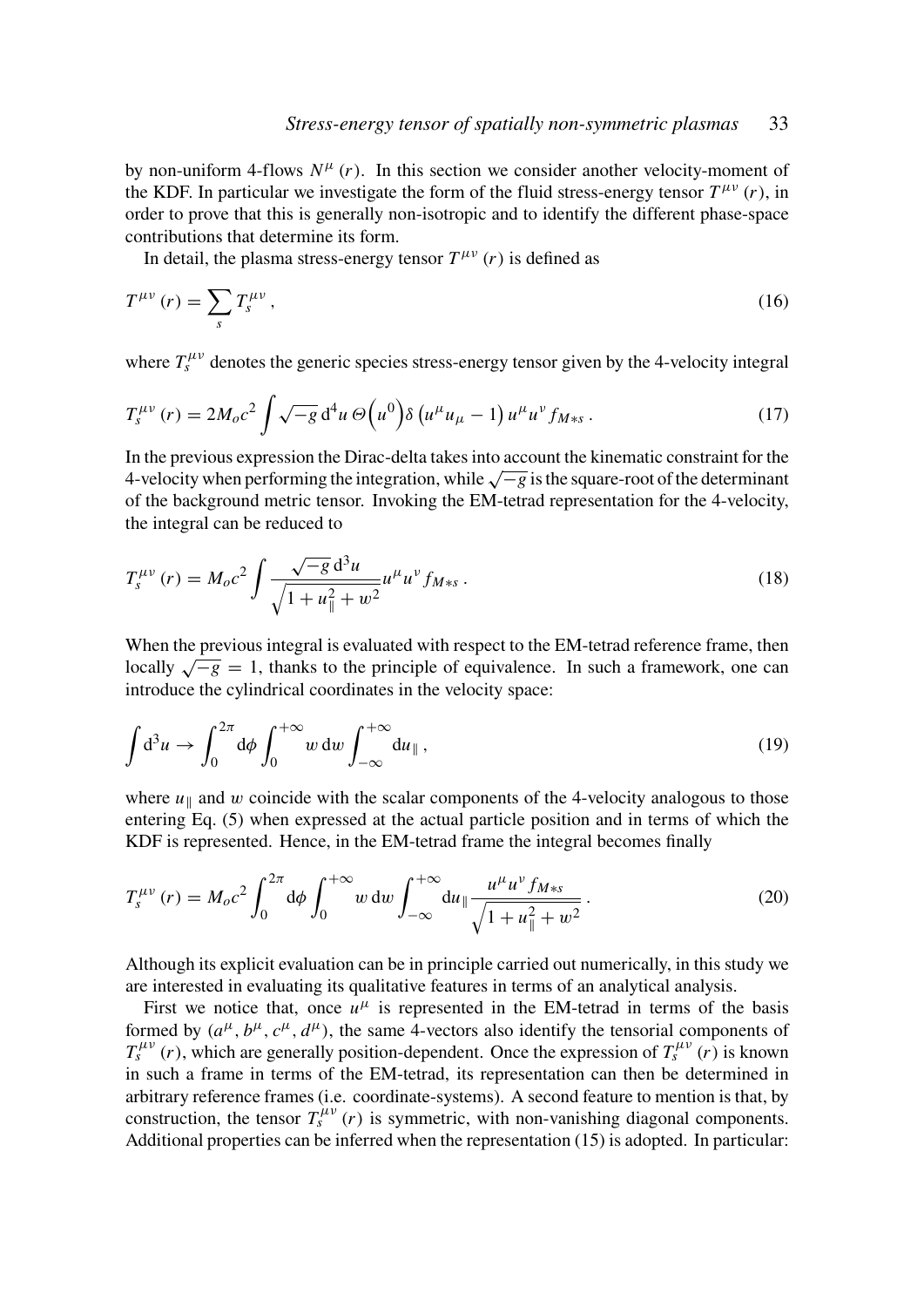# 34 *C. Cremaschini, Z. Stuchlík and M. Tessarotto*

(1) The leading-order contribution to  $T_s^{\mu\nu}(r)$  is generated by the velocity dependences contained in the exponential factor, carried respectively by the 4-scalars  $P_{\mu R} U_R^{\mu}$  $\frac{\mu}{R}(r)$  and  $\mu$ . This determines the leading-order fluid closure condition of the system and the tensorial equation of state of the plasma, to be generally of non-polytropic type for these systems, providing information about the thermal state of the kinetic equilibrium. Since the magnetic moment  $\mu$  depends only on the component w of the 4-velocity, the separate contributions of the leading-order tensor are different. In the EM-tetrad frame the tensor acquires its simplest representation and becomes diagonal at this order, so that an anisotropy clearly arises in analogy with the non-relativistic solution. This realizes the so-called temperature anisotropy.

(2) The first-order term generated by  $\mu_1$  contains three separate contributions, according to the expression (11). In particular, the terms proportional to  $\mu u_0$  and  $\mu w$  yield corrections to the leading-order solution, thus affecting only the diagonal terms and exhibiting the same kind of anisotropy when the tensor is expressed in the EM-tetrad frame. Instead, more interesting, the term proportional to  $\mu u_{\parallel}$  is odd in the parallel component  $u_{\parallel}$ , and therefore it generates non-vanishing contributions in the tensorial directions (hyperplane)  $a^{\mu}b^{\nu}$ , so that in the EM-tetrad frame this provides non-diagonal contributions. It is important to stress that the latter feature is a unique consequence of the first-order correction to the magnetic moment, which is missing in the leading-order solution, implying that, for consistency, the first-order perturbations cannot generally be neglected.

(3) Similar considerations apply also to the first-order term associated with the correction  $\delta_{(\mu)}$  to the magnetic moment. In view of the general form of its functional dependence and its explicit gyrophase dependence, this term is expected to possibly contribute to all components of the stress-energy tensor, thus extending the number of possible non-vanishing off-diagonal terms (in the EM-tetrad frame).

Finally, a comment is in order concerning the spatial dependences in terms of  $r<sup>\mu</sup>$  arising in  $T_s^{\mu\nu}$  (*r*). In the present case in which the structure functions are constant, non-trivial configuration-space dependences still arise due to the following physical effects: 1) the explicit dependence in terms of the 4-scalar  $A_\mu U_R^\mu$  $R(R$ <sup> $\mu$ </sup> (*r*) associated with  $P_{\mu}$ ; 2) the functional form of the 4-vector  $U_R^{\mu}$  $R(\mathbf{r})$ , which is determined by the boost transformation; and finally 3) the spatial dependences appearing in the 4-scalars  $\mu$ ,  $\mu_1$  and  $\delta_{(\mu)}$  occurring due to the inhomogeneities of the background EM field.

### 6 CONCLUSIONS

In this study the physical properties of the stress-energy tensor associated with relativistic magnetized collisionless plasmas belonging to spatially non-symmetric configurations have been investigated. An analytical approach has been adopted to address the problem. The theory has been developed in the framework of a covariant Vlasov statistical description, based on the adoption of a relativistic gyrokinetic theory for the single-particle dynamics.

A fundamental element is the calculation of the relativistic single-particle magnetic moment, which represents an adiabatic invariant of prescribed accuracy. A perturbative solution correct through first-order in the Larmor-radius expansion has been determined in this context. The expression of the magnetic moment is fundamental for the consistent realization of kinetic equilibria, obtained here in terms of generalized Gaussian-like